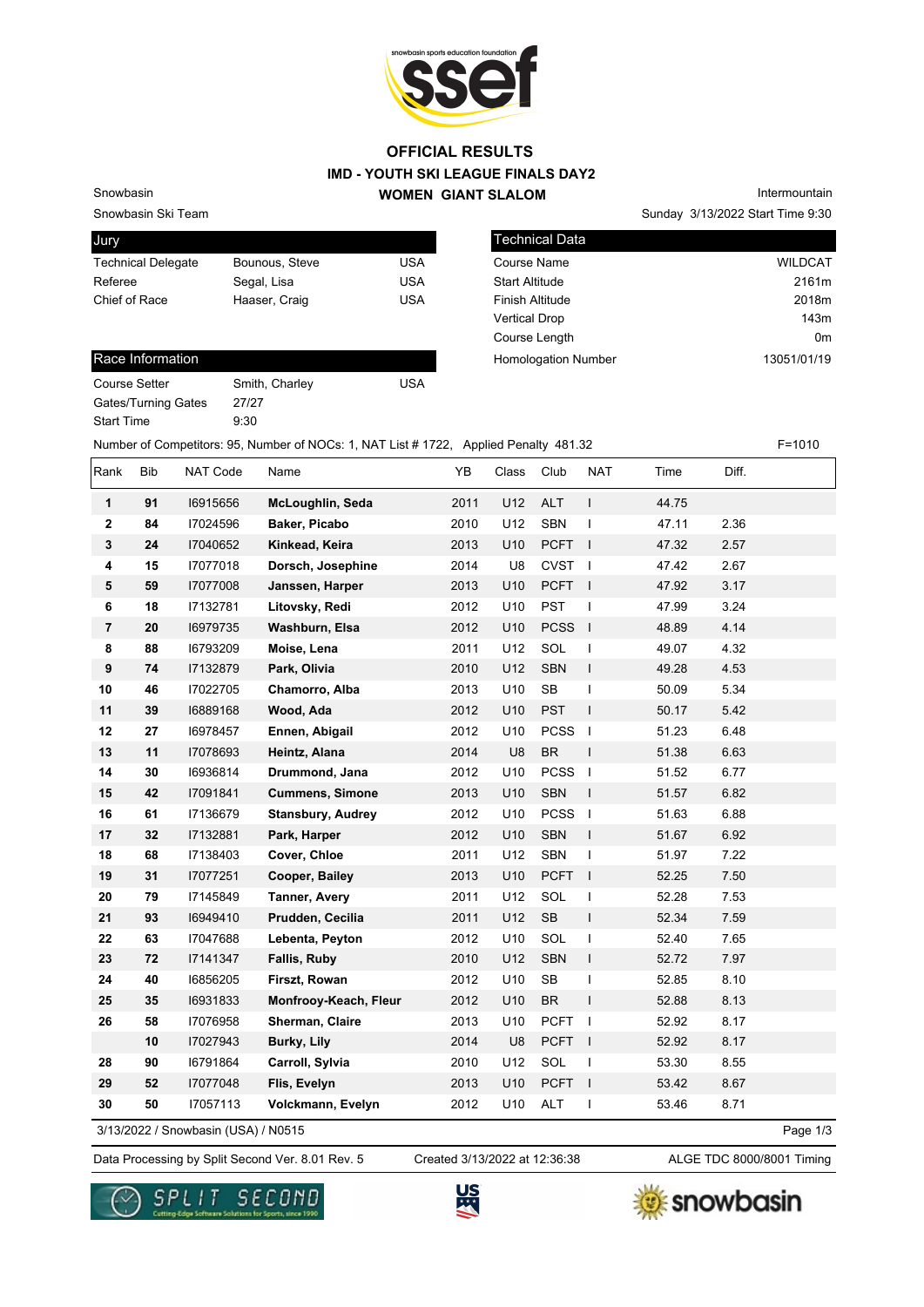# **IMD - YOUTH SKI LEAGUE FINALS DAY2 WOMEN GIANT SLALOM OFFICIAL RESULTS**

Intermountain

Sunday 3/13/2022 Start Time 9:30

| Rank     | Bib              | NAT Code             | Name                               | YB           | Class      | Club                              | NAT                      | Time           | Diff.          |
|----------|------------------|----------------------|------------------------------------|--------------|------------|-----------------------------------|--------------------------|----------------|----------------|
| 31       | 56               | 17087392             | Karr, Makenna                      | 2013         | U10        | RM                                | L                        | 53.60          | 8.85           |
| 32       | 43               | 17042057             | Gilbert, Willow                    | 2012         | U10        | <b>SBN</b>                        | $\overline{\phantom{a}}$ | 53.78          | 9.03           |
| 33       | 86               | 17090588             | Chen, Evelyn                       | 2010         | U12        | <b>RM</b>                         | T                        | 53.79          | 9.04           |
| 34       | 8                | 17082899             | Loeffler, Violet                   | 2014         | U8         | SB                                | $\mathbf{I}$             | 53.83          | 9.08           |
| 35       | 69               | 17087405             | Price, Chesney                     | 2010         | U12        | <b>PCFT</b>                       | $\mathbf{I}$             | 54.09          | 9.34           |
| 36       | 17               | I7161355             | Kirner, Elka                       | 2014         | U8         | <b>IND</b>                        | $\overline{\phantom{a}}$ | 54.37          | 9.62           |
| 37       | 70               | 17134866             | <b>Griffiths, Riata</b>            | 2010         | U12        | <b>SBN</b>                        | $\mathbf{I}$             | 54.62          | 9.87           |
| 38       | 3                | 17102539             | Antablin, Tate                     | 2014         | U8         | <b>PCFT</b>                       | $\blacksquare$           | 54.66          | 9.91           |
| 39       | 94               | 17077865             | <b>Webster, Campbell</b>           | 2010         | U12        | SOL                               | $\mathbf{I}$             | 54.92          | 10.17          |
| 40       | 67               | 17051446             | McPherson, Ava                     | 2010         | U12        | <b>ALT</b>                        | $\overline{\phantom{a}}$ | 55.24          | 10.49          |
| 41       | 41               | 17146052             | Jankowske, Helena                  | 2013         | U10        | <b>PCFT</b>                       | $\blacksquare$           | 55.53          | 10.78          |
| 42       | 55               | 17024954             | White, Olivia                      | 2013         | U10        | <b>SB</b>                         | $\overline{\phantom{a}}$ | 55.72          | 10.97          |
|          | 22               | 17165708             | Corcoran, Chandler                 | 2012         | U10        | <b>RM</b>                         | L                        | 55.72          | 10.97          |
| 44       | 76               | I7135865             | Hoth, Hannah                       | 2011         | U12        | <b>SBN</b>                        | L                        | 56.05          | 11.30          |
| 45       | 5                | 17160487             | Young, Abbie                       | 2014         | U8         | <b>SB</b>                         | T                        | 56.22          | 11.47          |
| 46       | 37               | 17086397             | <b>Clark-Phillips, Lilly</b>       | 2012         | U10        | <b>AST</b>                        | T                        | 56.27          | 11.52          |
| 47       | 51               | 16936807             | Drummond, Julia                    | 2012         | U10        | <b>PCSS</b>                       | $\blacksquare$           | 56.29          | 11.54          |
| 48       | 53               | 16863512             | Pehrson, Frances                   | 2012         | U10        | <b>BR</b>                         | $\mathsf{I}$             | 56.34          | 11.59          |
| 49       | 92               | 16709567             | Clark, Sloan                       | 2011         | U12        | <b>BR</b>                         | $\mathsf{I}$             | 56.53          | 11.78          |
| 50       | 62               | 17134949             | Maisey, Arianna                    | 2013         | U10        | <b>SBN</b>                        | T                        | 56.57          | 11.82          |
| 51       | 29               | 17164454             | Schmidt, Isabel                    | 2013         | U10        | <b>PCFT</b>                       | $\blacksquare$           | 56.64          | 11.89          |
| 52       | 81               | 16827412             | Knopp, Kate                        | 2011         | U12        | <b>BR</b>                         | $\mathbf{I}$             | 56.76          | 12.01          |
| 53       | 289              | 7134879              | Farrell, A.J.                      | 2013         | U10        | <b>SBN</b>                        | T                        | 56.94          | 12.19          |
| 54       | 21               | 17161154             | Peta, Adina                        | 2013         | U10        | <b>PCFT</b>                       | $\blacksquare$           | 57.03          | 12.28          |
| 55       | 87               | 16949630             | <b>Bischoff, Olivia</b>            | 2011         | U12        | <b>BR</b>                         | $\mathbf{I}$             | 57.20          | 12.45          |
| 56       | 6                | 17146766             | Crane, Kylie                       | 2014         | U8         | SOL                               | $\mathbf{I}$             | 57.26          | 12.51          |
| 57       | 65               | 17077034             | <b>Ottinger, Genevieve</b>         | 2012         | U10        | PCSS I                            |                          | 57.27          | 12.52          |
| 58       | 28               | 16792386             | Holmes, Evelyn                     | 2012         | U10        | <b>BR</b>                         | $\overline{\phantom{a}}$ | 57.35          | 12.60          |
| 59       | 78               | 17165282             | Ikerd, Sequoia                     | 2011         | U12        | CVST I                            |                          | 57.81          | 13.06          |
| 60       | 83               | 17097467             | <b>Barfield, Tessa</b>             | 2011         | U12        | <b>SBN</b>                        | T                        | 58.18          | 13.43          |
| 61<br>62 | 77               | 16942886             | Collard, Leila                     | 2011         | U12        | <b>AST</b>                        | T                        | 58.28          | 13.53          |
|          | 57               | 17150409             | Brunisholz, Justyn                 | 2013         | U10        | SOL                               |                          | 58.64          | 13.89          |
| 63       | 64               | 17148706             | Hall, Viktoria                     | 2013         | U10        | <b>RM</b>                         | $\mathbf{I}$             | 58.78          | 14.03          |
| 64       | 44               | 17161399             | Leombruno, Harper<br>Ogden, Nevaeh | 2012         | U10        | PCFT I                            |                          | 58.84          | 14.09          |
| 65       | 34<br>73         | 17148179             | Ikerd, Sage                        | 2013<br>2011 | U10<br>U12 | PCFT I<br>CVST I                  |                          | 59.36<br>59.53 | 14.61<br>14.78 |
| 66<br>67 | 71               | 17165292<br>17078004 | Kleiner, Sophia                    | 2010         | U12        | CVST I                            |                          | 59.72          | 14.97          |
|          | 75               | 16945404             | <b>Schmidt, Phoebe</b>             |              | U12        | $\ensuremath{\mathsf{SB}}$        | $\mathbf{I}$             | 59.95          | 15.20          |
| 68<br>69 | 82               | 16978790             | Monroe, Wren                       | 2010<br>2010 | U12        | $\mathsf{SB}\xspace$              | T                        | 1:00.15        | 15.40          |
| 70       | 47               | 17143206             | Bak, Emilia                        | 2013         | U10        | <b>PCFT</b>                       | $\overline{\phantom{a}}$ | 1:00.82        | 16.07          |
| 71       | $\boldsymbol{2}$ | 17051772             | Holland, Hazel                     | 2014         | U8         | $\ensuremath{\mathsf{BR}}\xspace$ | T                        | 1:00.85        | 16.10          |
| 72       | 23               | 17132746             | Mooney, Aroha                      | 2013         | U10        | <b>PST</b>                        | T                        | 1:01.08        | 16.33          |
| 73       | 38               | 17131594             | Levy, Leah                         | 2013         | U10        | <b>PCFT</b>                       | $\Box$                   | 1:01.22        | 16.47          |
| 74       | 25               | 17019321             | <b>Collins, Ripley</b>             | 2013         | U10        | $\mathsf{SB}\xspace$              | $\mathbf{I}$             | 1:01.52        | 16.77          |
| 75       | 80               | 17045807             | Gillett, Gia                       | 2011         | U12        | AST                               | T                        | 1:02.86        | 18.11          |
|          |                  |                      |                                    |              |            |                                   |                          |                |                |

3/13/2022 / Snowbasin (USA) / N0515

Snowbasin Ski Team

Snowbasin

Data Processing by Split Second Ver. 8.01 Rev. 5 Created 3/13/2022 at 12:36:38 ALGE TDC 8000/8001 Timing Created 3/13/2022 at 12:36:38

Page 2/3